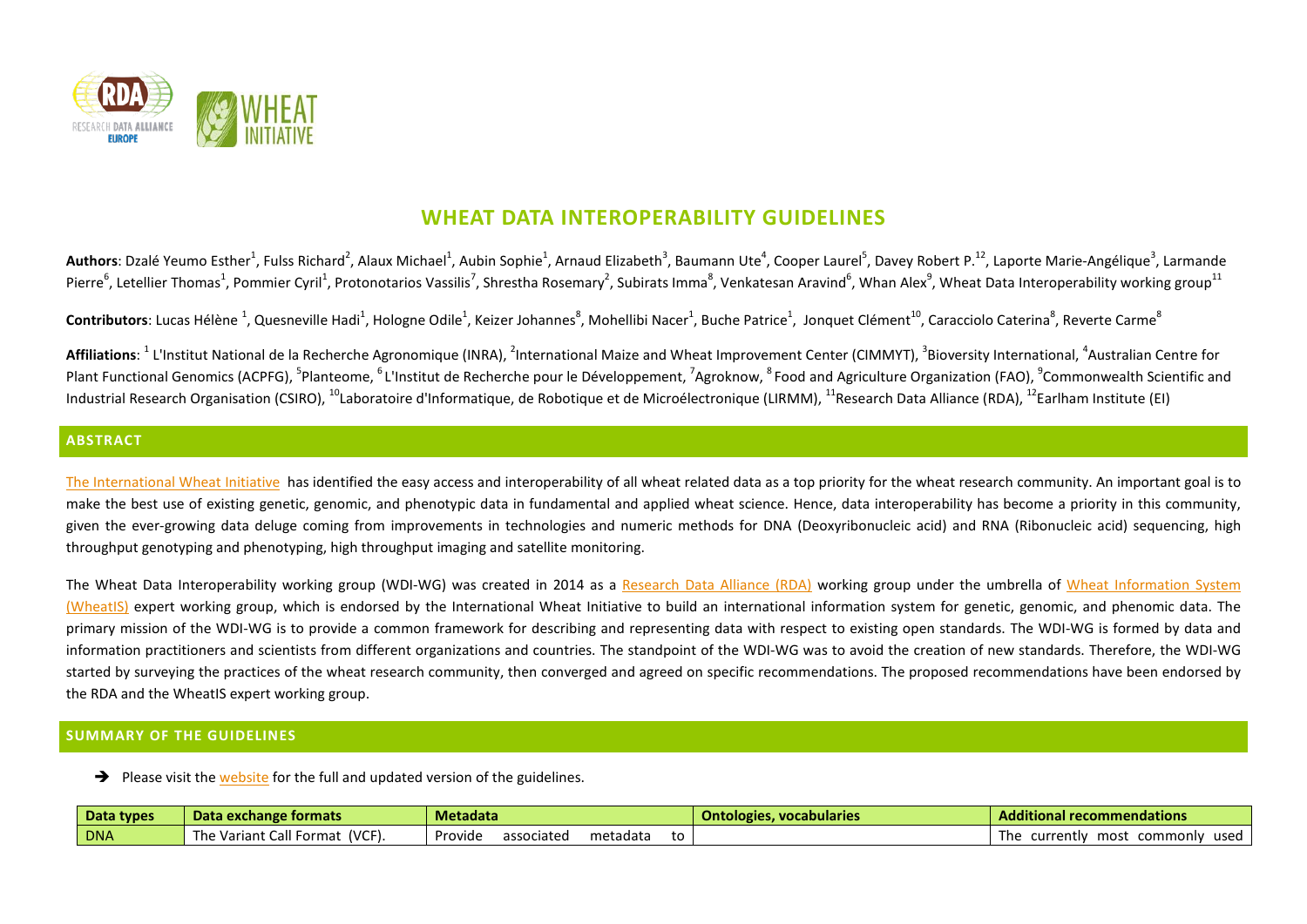| sequence<br>variations |                                                                                                                                                                                                                                                                         | contextualize the provenance of the<br>SNPs and provide information about<br>the SNP quality analysis.                                                                                                                                                                                                                                                                                                                                                                                                                                                                                                                               |                                                                                                                                                                                                                                                                                                                                                                                                                                                                                                                                                                                                                                                                                                              | reference bread wheat sequence is<br>the IWGSC (International Wheat<br>Genome Sequencing Consortium)<br>survey sequence (cv Chinese Spring),<br>which is available at the IWGSC<br><b>Repository and The</b><br>Sequence<br><b>Bioinformatics</b><br>European<br>Institute<br>$(EBI)$ .<br>When available, we encourage the use<br>chromosome<br>reference<br>the<br>of<br>sequence. |
|------------------------|-------------------------------------------------------------------------------------------------------------------------------------------------------------------------------------------------------------------------------------------------------------------------|--------------------------------------------------------------------------------------------------------------------------------------------------------------------------------------------------------------------------------------------------------------------------------------------------------------------------------------------------------------------------------------------------------------------------------------------------------------------------------------------------------------------------------------------------------------------------------------------------------------------------------------|--------------------------------------------------------------------------------------------------------------------------------------------------------------------------------------------------------------------------------------------------------------------------------------------------------------------------------------------------------------------------------------------------------------------------------------------------------------------------------------------------------------------------------------------------------------------------------------------------------------------------------------------------------------------------------------------------------------|--------------------------------------------------------------------------------------------------------------------------------------------------------------------------------------------------------------------------------------------------------------------------------------------------------------------------------------------------------------------------------------|
| Genome<br>annotations  | The<br>General<br>Format<br>Feature<br>(GFF3).                                                                                                                                                                                                                          |                                                                                                                                                                                                                                                                                                                                                                                                                                                                                                                                                                                                                                      | Use ontologies (Gene Ontology, Sequence<br>Ontology) for functional annotation in<br>column 9 in the GFF3 file.                                                                                                                                                                                                                                                                                                                                                                                                                                                                                                                                                                                              | Provide<br>comprehensive<br>content<br>description for column 9 in the GFF3<br>file.<br>Use<br>database<br>external<br>cross<br>references (Dbxref) in a consistent<br>way.                                                                                                                                                                                                          |
| Gene<br>sequences      | Use the existing format standards<br>laid out by the repositories such as<br>The National Center for<br><b>Biotechnology Information (NCBI)</b><br>(Gene Expression Omnibus, GEO),<br><b>EBI Array Express, and The</b><br><b>European Nucleotide Archive</b><br>(ENA). | Metadata is important for all gene<br>studies<br>expression<br>$\qquad \qquad -$<br>whether microarray or RNA Seq data.<br>Microarray<br>data:<br>NCBI-GEO-<br><b>MIAMI</b> compliant<br>$RNA-Seq$ data $-$<br>follow the<br>guidelines<br>for<br><b>Minimum</b><br>Information About a Microarray<br>Experiment (MIAME) as far as<br>applicable (FastQ)<br>For BAM files - additional info needed:<br>mapping software<br>mismatch settings<br>reference sequences used such as<br>IWGSC survey sequences or MIPS<br>(The Munich Information Center<br>for Protein Sequences)<br>gene<br>models.<br>transcriptome<br>or<br>assembly | Use ontologies and controlled vocabularies<br>to annotate the required metadata<br>Plant Ontology (PO) terms to<br>$\bullet$<br>describe the plant tissues and<br>developmental stage.<br><b>Plant Environment Ontology (EO)</b><br>terms to describe the experimental<br>conditions.<br>Plant Stress Ontology (PSO) terms<br>to describe the treatments with<br>pathogens, stress conditions<br>(proposed).<br>Gene Ontology (GO) is the<br>standard for the functional<br>analysis.<br><b>Microarray and Gene Expression</b><br>Data Ontology (MGED) Ontology<br>(MO) terms mapped to The<br><b>Ontology for Biomedical</b><br><b>Investigations (OBI) /The Open</b><br><b>Biomedical Ontologies (OBO)</b> |                                                                                                                                                                                                                                                                                                                                                                                      |
| Phenotype              | Use data format that follows                                                                                                                                                                                                                                            | Provide complete metadata for at least                                                                                                                                                                                                                                                                                                                                                                                                                                                                                                                                                                                               | foundry ontology terms.<br>Use following ontologies and controlled                                                                                                                                                                                                                                                                                                                                                                                                                                                                                                                                                                                                                                           | We recommend sharing at least clean                                                                                                                                                                                                                                                                                                                                                  |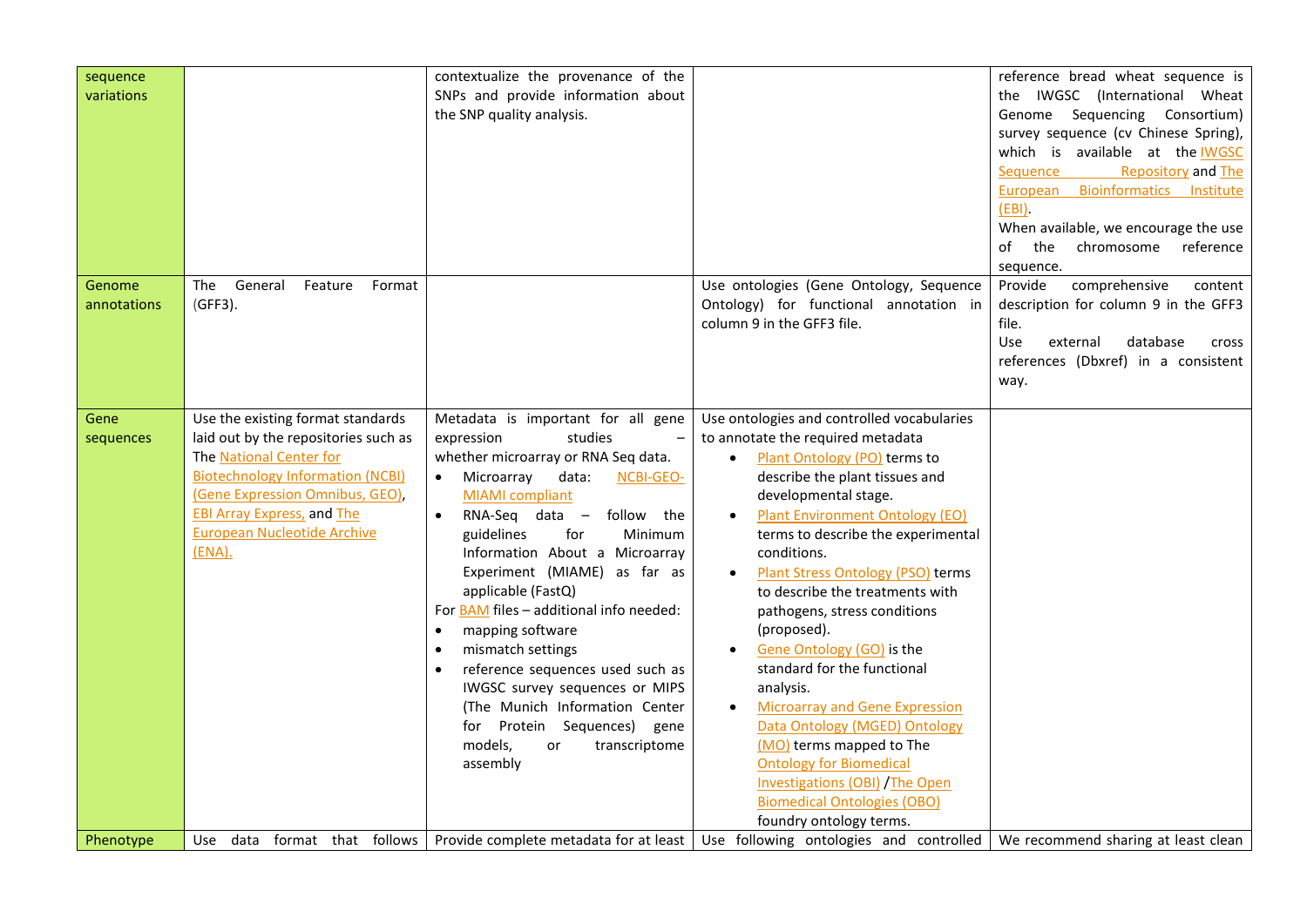| data                 | minimum format principles with         | germplasm and observation variables.   | vocabularies to annotate nurseries and    | documented raw data, like plant               |
|----------------------|----------------------------------------|----------------------------------------|-------------------------------------------|-----------------------------------------------|
|                      | data matrices plus metadata for at     |                                        | trials data:                              | height, leaf area, etc.                       |
|                      | least variables (trait along with      |                                        | Research<br>Ontology<br>Crop<br>$\bullet$ |                                               |
|                      | method, units and scales or            |                                        | (CO 715) to describe the metadata         |                                               |
|                      | environmental<br>ones)<br>and          |                                        | related to nurseries and trials, field    |                                               |
|                      | germplasms. ISA-Tab,<br>which is       |                                        | management, field environments,           |                                               |
|                      | complaint to the<br>Minimum            |                                        | study design, etc. These metadata         |                                               |
|                      | Information About a Plant              |                                        | are actively adapted for a wider          |                                               |
|                      | Phenotyping Experiment (MIAPPE)        |                                        | use.                                      |                                               |
|                      | standard, is an implementation of      |                                        | Wheat Trait Ontology (CO 321)             |                                               |
|                      | this principle.                        |                                        | describes the variables that are          |                                               |
|                      |                                        |                                        | most commonly used in wheat               |                                               |
|                      |                                        |                                        | phenotyping.                              |                                               |
|                      |                                        |                                        | Biorefinery Ontology describes the        |                                               |
|                      |                                        |                                        | concepts and terms associated             |                                               |
|                      |                                        |                                        | with biomass composition and              |                                               |
|                      |                                        |                                        | characterization<br>(crystallinity,       |                                               |
|                      |                                        |                                        | surface area, particle size, porosity,    |                                               |
|                      |                                        |                                        | $etc.$ ),<br>physico-chemical             |                                               |
|                      |                                        |                                        | enzymatic<br>pretreatments,               |                                               |
|                      |                                        |                                        | experimental<br>and<br>hydrolysis,        |                                               |
|                      |                                        |                                        | processes descriptions.                   |                                               |
|                      |                                        |                                        |                                           |                                               |
| Germplasm            | Use data matrices in csv (comma-       | Use Multi-Crop Passport Descriptor     | Wheat Trait Ontology (CO 321) to describe | Identification of germplasm must be           |
| data                 | separated values) or Excel. For        | as metadata format for<br>(MCPD)       | germplasm characterization                | non-ambiguous at the scale of the             |
|                      | examples:<br>GnpIS,<br><b>Breeding</b> | passport and other variables data      |                                           | world wide web. To achieve this,              |
|                      | Management System (BMS).               | required for<br>characterization<br>of |                                           | consider using URI and mainly follow          |
|                      |                                        | germplasm                              |                                           | the work of the DivSeek project.              |
| <b>Physical maps</b> | FPC format for physical map raw        |                                        |                                           | Data submission: INRA URGI is the             |
|                      | data                                   |                                        |                                           | official repository for <b>IWGSC</b> physical |
|                      | GFF3 format for data integration       |                                        |                                           | maps. We recommend using the data             |
|                      |                                        |                                        |                                           | submission support at http://wheat-           |
|                      |                                        |                                        |                                           | urgi.versailles.inra.fr/Seq-                  |
|                      |                                        |                                        |                                           | Repository/Support-to-assembly-and-           |
|                      |                                        |                                        |                                           | data-submission                               |
|                      |                                        |                                        |                                           |                                               |

In addition, the WDI-WG use[s AgroPortal](http://wheat.agroportal.lirmm.fr/ontologies) to maintain the list of the ontologies and vocabularies recommended by the working group. The WDI-WG encourages the developers of wheat related ontologies and vocabularies to share new resources through the same portal in order to facilitate their findability and accessibility by the community. AgroPortal allows users to search within ontologies, retrieve existing mappings between ontologies, visualize ontology content, comment about ontologies, concepts and mappings, annotate text data with ontology concepts, get a recommendation about which ontology to use for a text corpus or set of keywords, and store projects which use ontologies.